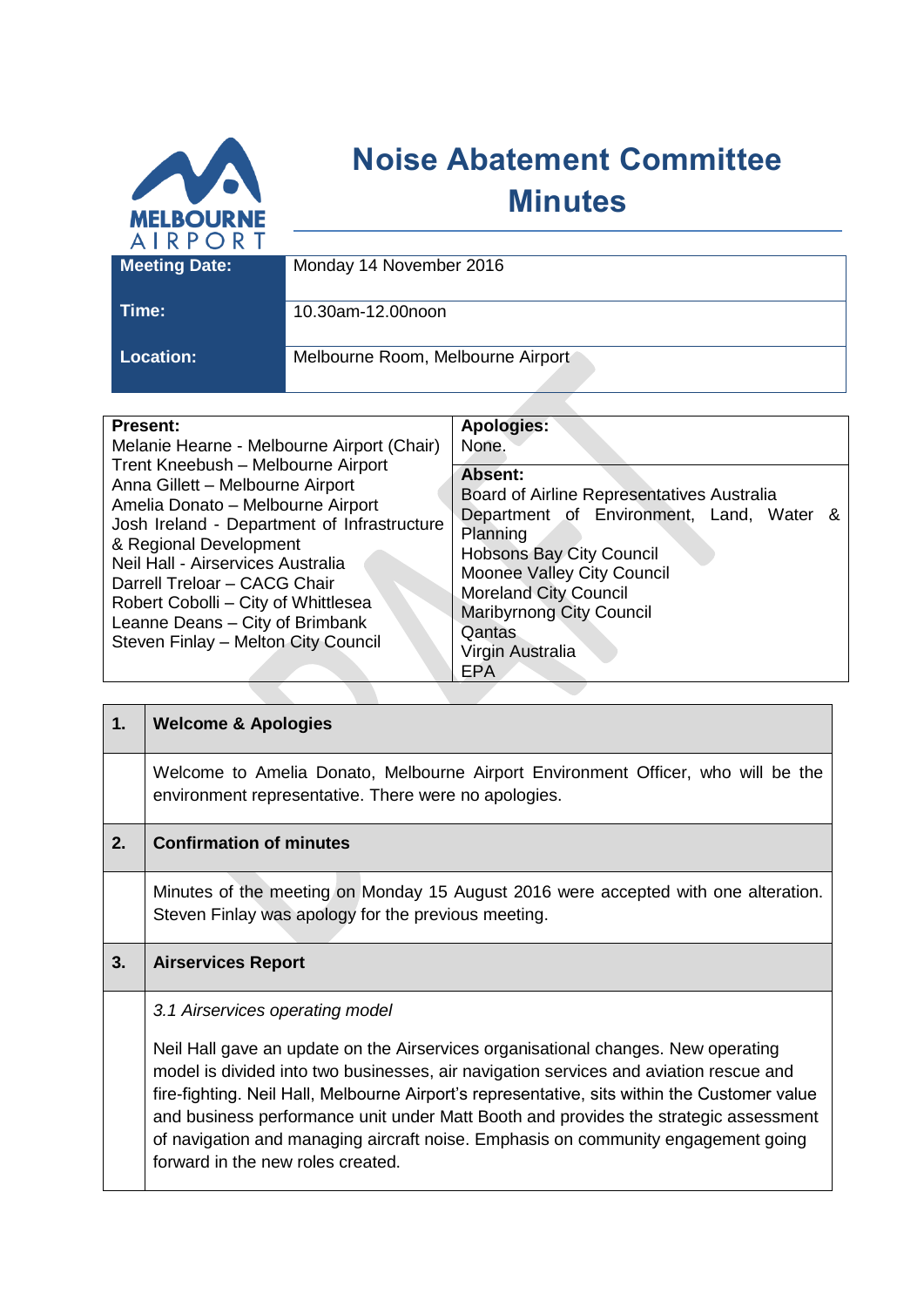There was a CACG Chairs meeting held in October in Canberra and at that forum, Airservices made a commitment to noise management and improvements. In addition to the stakeholder relations staff, air traffic controllers are to be involved in future meetings so that noise is a consideration when operating and they can understand the issues.

For the stakeholder meetings in Melbourne, Perth, Brisbane and Gold Coast, Neil Hall will still attend, now with Alby Goodsell, Air Traffic Controller.

## *3.2 RNP Smart Tracking*

Smart Tracking at Melbourne Airport was implemented on 10<sup>th</sup> November 2016. specifically for Runway 16 arrivals. Airservices have updated information on their website, showing what was existing and new swathes of flight paths. The tracks largely replicate the existing paths but RNP allows management of decent and fuel more effectively.

## *3.3 Online Reporting*

Online reports are now available for Melbourne Airport, replacing the Aircraft Noise Information Reports. This new website provides a wealth of information, with a series of tabs that provide information on movements, flight paths, runways, investigations and consultation, noise monitoring and complaints.

Information is presented in graphical form with diagrams showing flight paths, noise monitors and runway usage and data is updated every month.

The link to the new information site is:<http://aircraftnoiseinfo.bksv.com/melbourne/home>

*3.4 WebTrak*

Users can enter an address and historical information is provided with filter options for yearly, monthly, daily events as well as day, evening and night statistics. This is useful to provide seasonal context to statistics in relation to noise monitors, flight paths, N contours.

Airservices have done a great job in improving the website and data presented. There is a great deal of information now available to the generic public and we should all encourage our colleagues and community members to utilise this new website and wealth of information.

A suggestion that Melbourne Airport/ Airservices could utilise the Hume Global Learning Centre computers with internet access to guide the community through the information. Similarly other councils may have access to internet access and could also utilise and present this information to community members.

Melbourne Airport will show this information to community members on our shopping centre visits as well as other opportunities that arise, such as the CACG meetings.

*3.5 Summary of Airservices Aircraft Noise Information Report Melbourne Basin Q3 2016*

There was an increase in clients under the Runway 27 arrival and departure paths during this quarter. This was due to the planned runway maintenance work on Runway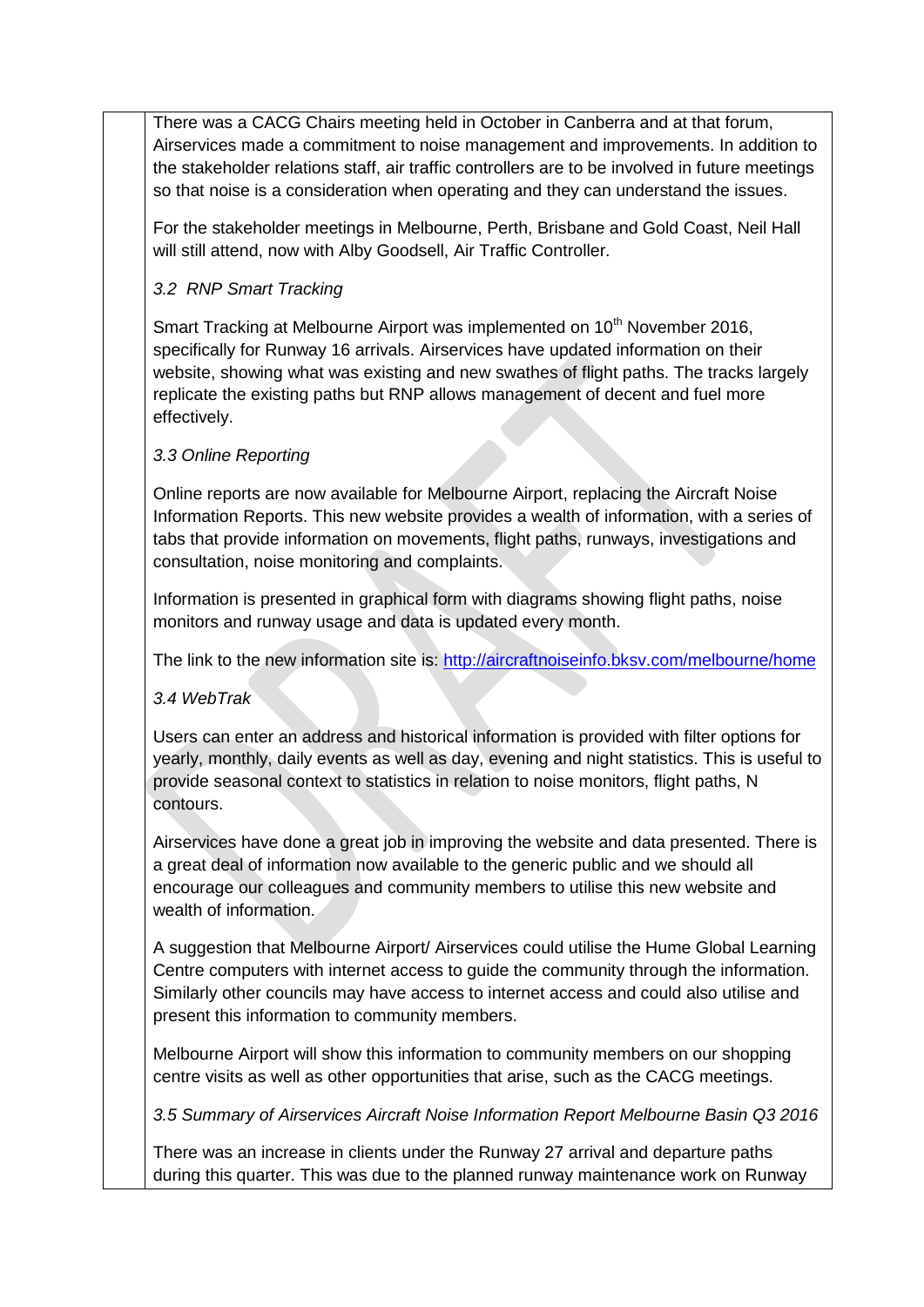|    | 16/34. This work required the full closure of the runway during the early morning period<br>of 00:30 to 05:30 and as a result all aircraft were required to use runway 27.                                                                                                                              |
|----|---------------------------------------------------------------------------------------------------------------------------------------------------------------------------------------------------------------------------------------------------------------------------------------------------------|
|    | Suggestion for Airservices that there could be a section to provide information as to what<br>people can expect in a particular month, ie. Runway maintenance closures, seasonal<br>weather changes, etc.                                                                                               |
|    | 3.6 Technical Noise Working Group                                                                                                                                                                                                                                                                       |
|    | The November meeting included representation from Virgin, Qantas, Melbourne Airport<br>and Airservices to consider what flight path changes were being considered and how<br>noise issues could be appropriately managed or noise improvements made.                                                    |
|    | The TNEWG discussed the noise benefits of Smart Tracking, particularly the reduction<br>of throttle use when aircraft descent is managed by the auto pilot as opposed to existing<br>visual approaches managed manually by the pilot. Also the safety and fuel savings<br>benefits of this technology.  |
|    | Use and complaints will be monitored on an ongoing basis, consistent with recent<br>implementation of Smart Tracking in Brisbane and Perth. At future NAC meetings,<br>Airservices will present if there are any complaints lodged in relation to smart tracking<br>changes.                            |
|    | The introduction of another new satellite based technology, Smart Path or Ground<br>Based Augmentation System (GBAS), was discussed with implementation expected<br>mid-2017.                                                                                                                           |
|    | GBAS provides precision approaches to all runways without reliance on radio beacons<br>and will provide significant safety benefits and improved landing predictability.<br>Airservices, through the TNEWG, will develop the flight paths for GBAS and look for any<br>opportunities to minimise noise. |
|    | The existing RNAV approaches to Runway 09 from the south will be moved (same flight<br>path as new GBAS approaches) to avoid Melton as a noise improvement.                                                                                                                                             |
|    | Post Environmental Assessment will provide details to NAC and TNEWG to discuss.                                                                                                                                                                                                                         |
| 4. | <b>Melbourne Airport Report</b>                                                                                                                                                                                                                                                                         |
|    | 4.1 Monthly noise data by municipality                                                                                                                                                                                                                                                                  |
|    | There were a number of complainants in relation to arrivals on runway 34 which lead to<br>a number of complainants in Moonee Valley as well as other suburbs such as Kew, Kew<br>East, Balwyn, Hawthorn East. Movements and use of that flight path have largely been<br>consistent.                    |
|    | The Sunbury figure of 3 complainants is attributed to both departures and arrivals and<br>may be due to new residents moving into the area who haven't experienced any noise<br>previously.                                                                                                             |
|    | Action 1: Melbourne Airport to provide a snapshot of the issue if there are clusters of 3                                                                                                                                                                                                               |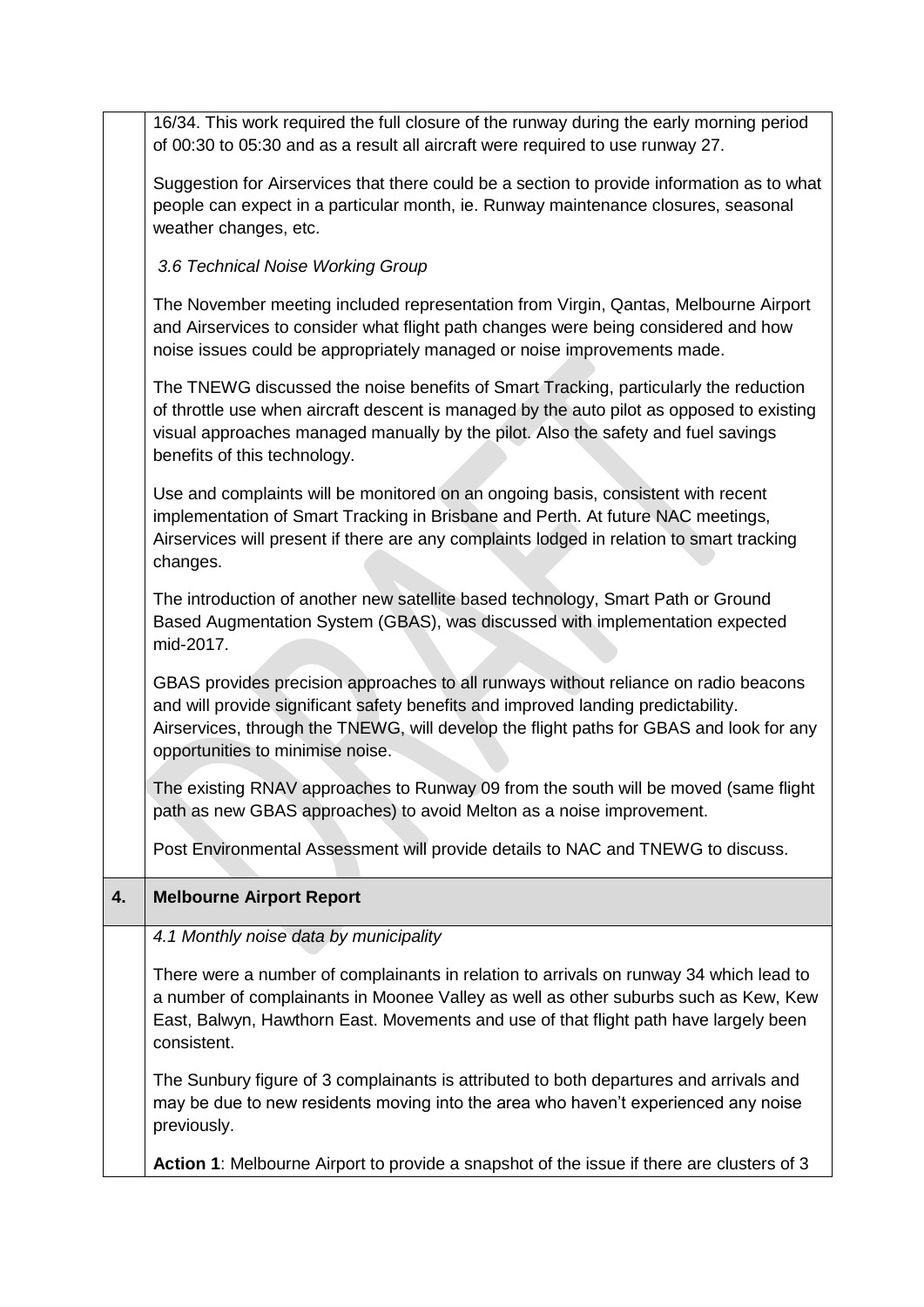or 4 complaints in a suburb and provide the classification from Airservices. As part of the Melbourne Airport RDP MDP and the Master Plan 2018 work occurring, Planning Coordination Forum working groups (environment and health, social and economic, noise and ground transport) will be established to provide a platform for more robust discussion and detail. The NAC is crucial to the noise working group and will be informed accordingly of the outcomes from the PCF noise working group. *4.2 Ground Based Noise Complaints* There were no ground based noise complaints received during Q3 2016. *4.3 Safeguarding update State Government rezoning sites* No update on the State Government rezoning sites; the Minister for Planning has still not made a decision. *Planning Application: 200 Wildwood Road* VCAT ordered that no permit is granted for the primary school application. This is a significant decision that has prevented a number of people from being affected by aircraft noise. The VCAT decision can be accessed here: *[http://www.austlii.edu.au/cgi](http://www.austlii.edu.au/cgi-bin/sinodisp/au/cases/vic/VCAT/2016/1876.html?stem=0&synonyms=0&query=200%20wildwood%20road)[bin/sinodisp/au/cases/vic/VCAT/2016/1876.html?stem=0&synonyms=0&query=200%20](http://www.austlii.edu.au/cgi-bin/sinodisp/au/cases/vic/VCAT/2016/1876.html?stem=0&synonyms=0&query=200%20wildwood%20road) [wildwood%20road](http://www.austlii.edu.au/cgi-bin/sinodisp/au/cases/vic/VCAT/2016/1876.html?stem=0&synonyms=0&query=200%20wildwood%20road)* **5. Reports from other members** 5.1 *Planning Proposals of potential interest* Leanne Deans advised that discussions with Calder Park proprietors are occurring regarding future uses. **Action 1:** Calder Park re-development update from Brimbank City Council at the next meeting. Melton Planning Scheme Amendment C145 for the Rockbank PSP was approved by the Planning Minister on 25 October 2016. The Rockbank precinct covers approximately 752 hectares of land, bounded by the Western Freeway to the north, Paynes Road to the west, Greigs Road to the south and the future Outer Metropolitan Ring Road corridor to the east, beyond Troups Road North. The Rockbank PSP area will ultimately support a residential community of around 22,200 people in approximately 7,932 dwellings. *5.2 CACG update*